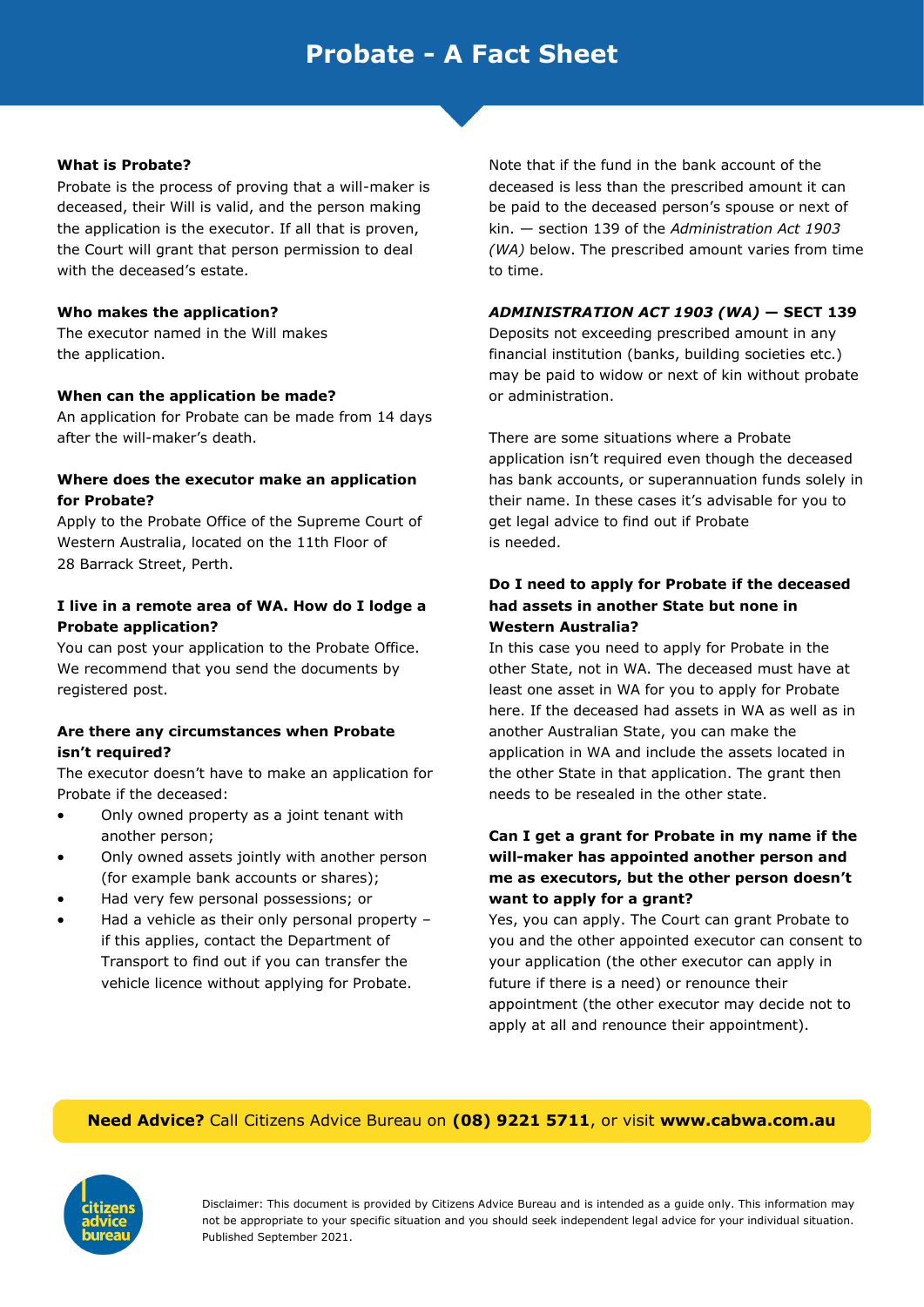#### **What are the documents I need to prepare for an application for Probate?**

The documents to prepare for your application for Probate are:

- A motion for Probate;
- An affidavit (a written and sworn statement that can be used as evidence in court) from you, the applicant; and
- A statement of the deceased's assets and liabilities (what they owned and owed) at the date of their death.

You may need other documents as well and it's a good idea to get legal advice about what those might be.

# **If I want a lawyer's assistance with my application for Probate, which documents and information do I need to show them?**

The documents you need to provide for the appointment are:

- The original Will:
- The deceased's death certificate;
- A statement of the deceased's assets and Liabilities at the date of their death; and
- The full names and current residential addresses of the Will's witnesses.

If the first executor is dead and you're applying for Probate as the substitute executor, you also need the date of the first executor's death.

You should also inform your lawyer if the deceased married, had an annulment, or divorced after making their Will, because any of these actions may have revoked the Will.

## **What should I do if I can't find the current address of a witness to the Will?**

You must provide the current residential addresses of the witnesses to the Will. If you can't find a witness' current address, you should explain in your affidavit the attempts you made to find their addresses.

These are the usual searches  $-$  white pages, electoral roll and cemetery board. You could also contact the solicitors' offices or other institutions where the deceased signed the Will. The only exception is if the lawyer is a witness. You can provide the current business address of the lawyer. This is the only exception.

## **I've completed my application for Probate. What do I do now?**

You have to swear that all the information in your affidavit is true and correct, and you and your witness must sign the documents to be filed before either a Justice of the Peace or an experienced lawyer who has held a practice certificate for at least two years.

You and your witness must sign at the bottom of each page of the affidavit and the final page where indicated. Both of you must also sign on the cover of the Will or, if that's not possible, somewhere on the Will that doesn't interfere with its content. This called "marking" the Will.

**Important note:** You have to be very careful in how you deal with the original Will. Please do not:

- Remove any staples or bindings in the original Will, even if you need to photocopy it;
- staple, pin, or paperclip anything to the original Will when preparing your application;
- write on or make any marking in the original Will (other than marking the Will as stated above); or
- Fold the original Will.

## **Which documents do I need to file with the Court?**

- The documents to file with your standard application for Probate are:
- A motion for Probate;
- An affidavit from you, the applicant;
- A statement of the deceased's assets and liabilities at the time of their death;

## **Need Advice?** Call Citizens Advice Bureau on **(08) 9221 5711**, or visit **www.cabwa.com.au**



Disclaimer: This document is provided by Citizens Advice Bureau and is intended as a guide only. This information may not be appropriate to your specific situation and you should seek independent legal advice for your individual situation. Published September 2021.